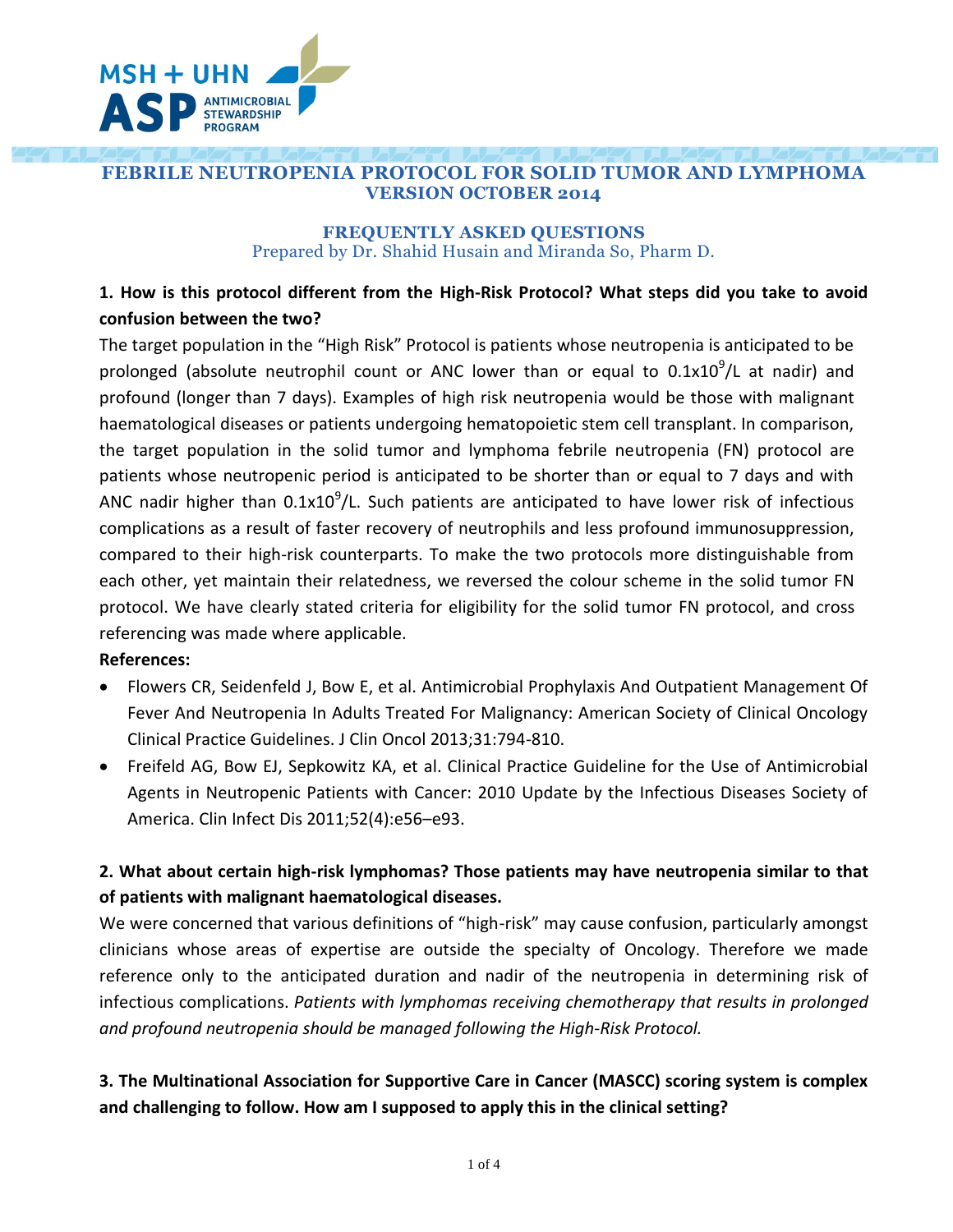

Inpatient management is considered the standard approach to oncology patients presenting with neutropenic fever. However, carefully selected patients may be managed as outpatients following systematic risk assessment, such as the MASCC index which has been well validated. It was endorsed by the American Society of Clinical Oncology and the Infectious Diseases Society of America in their respective guidelines, as a means to identify patients at low risk of medical complications.

**We made an effort to improve the usability and visual appeal of the tool with an online calculator and pop-up boxes with more details to avoid overcrowding the screen.**



- To get a fuller explanation of burden of symptoms, chronic obstructive disease or previous fungal infection, click on the wording next to ¶ to see a pop-up box with details, then re-click to close.
- As the list of criteria are selected (or unselected), MASCC score is automatically calculated and will be shown in the box next to "calculator".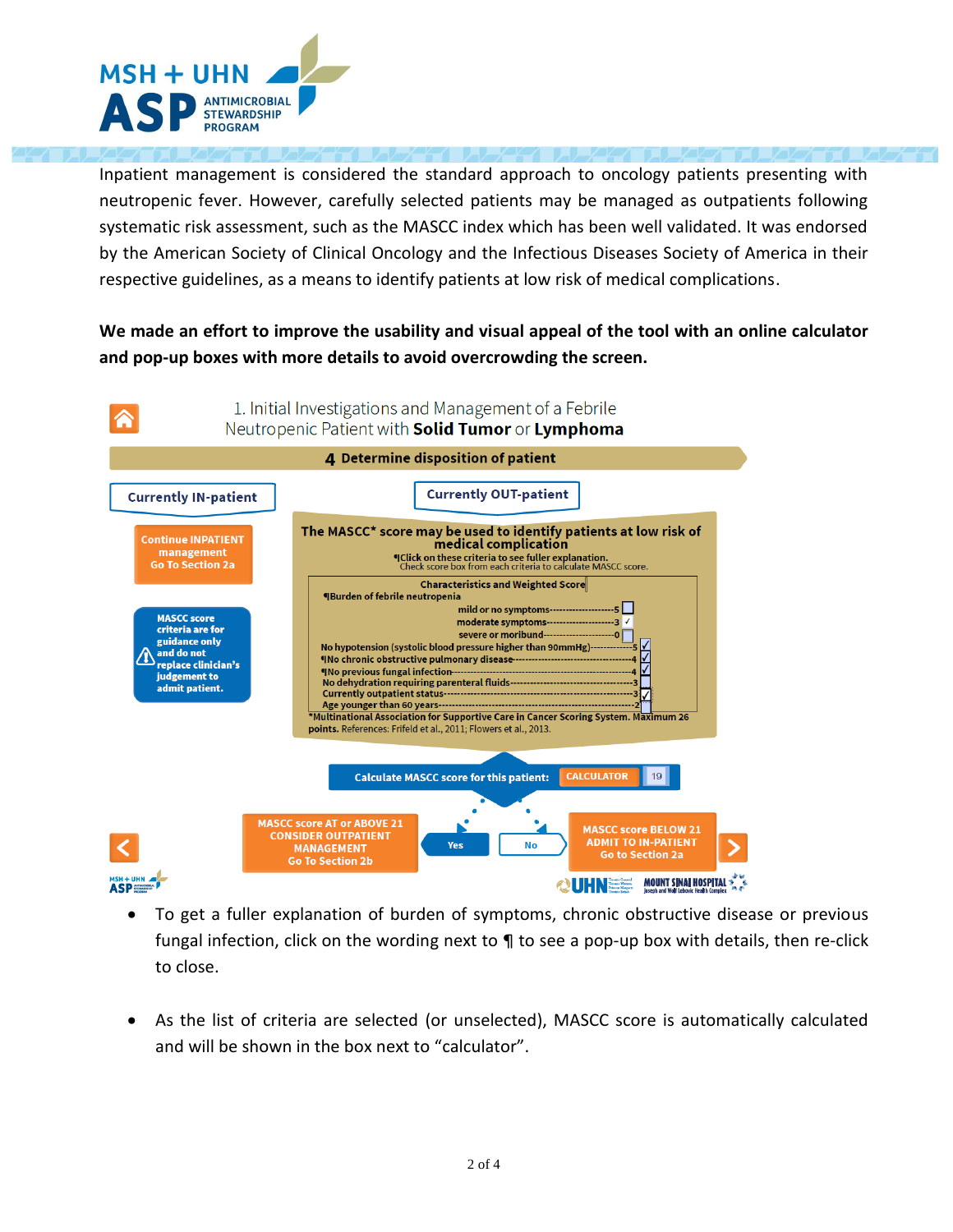

We have emphasized that MASCC score does not replace clinician's judgement to admit patient but serves as guidance only. We chose not to arbitrarily modify this score without prospective validation, and therefore have retained its original contents. Lastly, we strongly encourage the clinician to contact the primary oncologist (or delegate) to discuss disposition of the patient, and to arrange follow-up assessment. Patient would therefore only be managed as outpatient when it is deemed appropriate by the clinicians involved.

#### **References:**

- Klastersky J and Paesmans M. The Multinational Association for Supportive Care in Cancer (MASCC) risk index score: 10 years of use for identifying low-risk febrile neutropenic cancer patients. Support Care Cancer. 2013 May;21(5):1487-95. Doi: 10.1007/s00520-013-1758-y. Epub 2013 Feb 27.
- Flowers CR, Seidenfeld J, Bow E, et al. Antimicrobial Prophylaxis And Outpatient Management Of Fever And Neutropenia In Adults Treated For Malignancy: American Society of Clinical Oncology Clinical Practice Guidelines. J Clin Oncol 2013;31:794-810.
- Freifeld AG, Bow EJ, Sepkowitz KA, et al. Clinical Practice Guideline for the Use of Antimicrobial Agents in Neutropenic Patients with Cancer: 2010 Update by the Infectious Diseases Society of America. Clin Infect Dis 2011;52(4):e56–e93.

# **4. Why does the protocol recommend gentamicin and cefazolin as empiric regimen? This deviates from our long-standing use of piperacillin-tazobactam, plus I would be concerned about using lots of aminoglycoside.**

The most recent and complete PMH in-patient antibiogram was supplied by Microbiology based on isolates collected in Jan to Dec 2011. Amongst blood isolates, the prevalence of extended-spectrum beta-lactamase producing *E. coli* (most common) was estimated to be about 30% using resistance to 3<sup>rd</sup> generation cephalosporins as a surrogate marker, which makes piperacillin-tazobactam less reliable as an empiric agent. Since then, the continued rise of ESBL-producing gram negative bacilli (GNB) has been widely reported in Toronto, in Ontario and the rest of Canada. Aminoglycosides are more reliable than fluoroquinolones in their activity against ESBL-producing organisms, while maintaining anti-pseudomonal activity. Importantly, aminoglycosides are meant to be used for no longer than 72h. As soon as the absence of an ESBL-GNB is established, aminoglycoside should be stopped. In patients with renal insufficiency (CrCL under 50 mL/min), usually only the first dose is required while investigations are underway. Cefazolin at 2g Q8H provides empiric coverage against susceptible *Enterobacteriaceae* as well as methicillin-susceptible *S. aureus*. Should the need for IV antibiotics continue, in the absence of an identified source, we do recommend switching to piperacillin-tazobactam, and to consider consultation from Infectious Diseases. **References:**